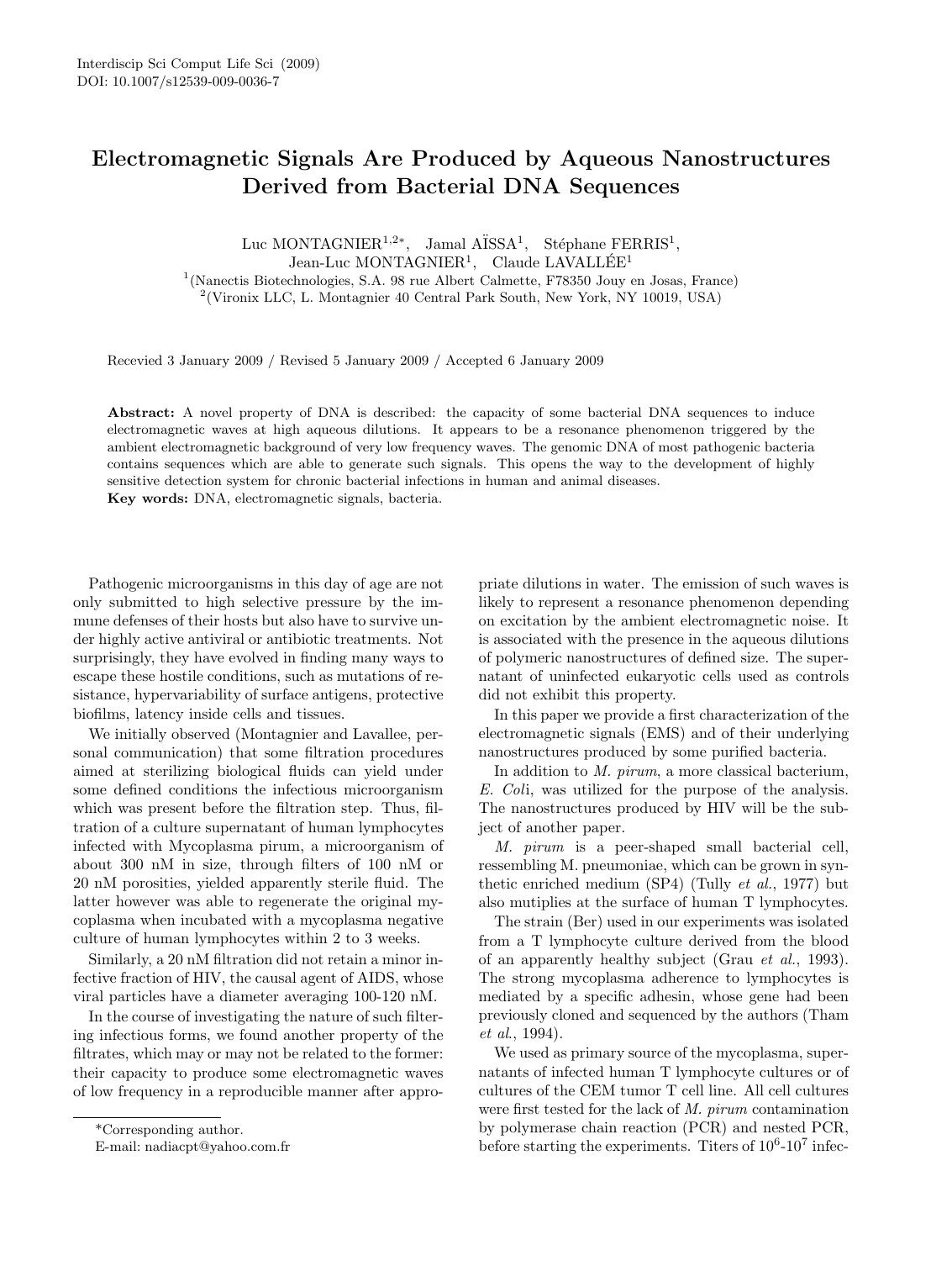tious Units/ml of M. pirum were readily achieved after 5-6 days of incubation following deliberate infection of both types of cultures.

Filtration of the clarified supernatant was first performed on 0.45 µM (450 nM) Millipore filters to remove debris, and subsequently on 0.1 µM (100 nM) Millipore filters or on  $0.02 \mu M$  (20 nM) Whatman filters, to remove mycoplasma cells. Indeed, the two 100 nM and 20 nM filtrates were confirmed sterile when aliquots were incubated for several weeks in SP4 medium. Repeated search for traces of mycoplasma DNA by PCR and nested PCR using specific primers for the adhesin gene or for the 16S ribosomal gene was consistently negative.

However when the filtrates were incubated for two weeks (100 nM filtrate) or three weeks (20 nM filtrate) with a culture of human activated T lymphocytes, the mycoplasma was recovered in the medium with all its original characteristics as previously observed.

The same filtrates were analyzed just after filtration for production of electromagnetic waves of low frequency. For this purpose we used a device previously designed by Benveniste and Coll (1996; 2003) for the detection of signals produced by isolated molecules endowed with biological activity. The principle of this technology is shown in Fig. 1.



Fig. 1 Device for the capture and analysis of electromagnetic signals (EMS): (1) Coil: a bobbin of copper wire, impedance 300 Ohms; (2) Plastic stoppered tube containing 1 mL of the solution to be analyzed; (3) Amplifier; (4) Computer with softwares.

Briefly, the 100 nM or 20 nM filtrates are serially diluted 1 in 10  $(0,1 +0,9)$  in sterile water (medical grade). The first 2 dilutions (1/10 and 1/100) are done in serum-free RPMI medium, in order to avoid eventual protein precipitation in deionized water.

Each dilution is done in 1.5 mL Eppendorf plastic tubes, which are then tightly stoppered and strongly agitated on a Vortex apparatus for 15 seconds . This step has been found critical for the generation of signals.

After all dilutions have been made (generally 15-20 decimal dilutions), the stoppered tubes are read one by one on an electromagnetic coil, connected to a Sound

Blaster Card itself connected to a laptop computer, preferentially powered by its 12 volt battery. Each emission is recorded twice for 6 seconds, amplified 500 times and processed with different softwares for vizualization of the signals on the computer's screen (Fig. 1).

The main harmonics of the complex signals were analyzed by utilizing several softwares of Fourier transformation.

In each experiment, the internal noise generated by the different pieces of the reading system was first recorded (coil alone, coil with a tube filled with water). Fourier analysis shows (Fig.  $2(c, d)$ ) that the noise was predominantly composed of very low frequencies, probably generated at least in part by the 50/60 Hz ambient electric current. The use of the 12 V battery for the computer power supply did reduce, but not abolish this noise, which was found to be necessary for the induction of the resonance signals from the specific nanostructures.

When dilutions of the M. pirum filtrate were recorded for wave emission, the first obvious phenomenon observed was an increase of the overall amplitude of the signals at certain dilutions over the background noise  $(Fig, 2(a))$  and also an increase in frequencies (Fig. 2(b)). This change was abolished if the tube to be analyzed was placed inside a box sheltered with sheets of copper and mumetal (David, 1998).

Fourier analysis of the M. pirum signals showed a shift towards higher frequencies close to 1000 Hz and multiples of it. Profiles were identical for all the dilutions showing an increase in amplitude (Fig. 2(c) and  $2(d)$ ).

The first low dilutions were usually negative, showing the background noise only. Positive signals were usually obtained at dilutions ranging from  $10^{-5}$  to  $10^{-8}$  or  $10^{-12}$ . Higher dilutions were again negative (Fig. 3).

The positive dilutions varied according to the type of filtration, the 20 nM filtrate being generally positive at dilutions higher than those of the 100 nM filtrate.

The original unfiltered suspension was negative at all dilutions, a phenomenon observed for all the microorganisms studied.

### Size and density of the structures producing the signals in the aqueous dilutions:

An aliquot of the 20 nM filtrate was layered on the top of a  $5{\text -}20\%$  (w/v) sucrose gradient in water and centrifuged for 2 hours at 35,000 rpm in a swinging bucket rotor. These conditions had previously been used to obtain the density equilibrium of the intact mycoplasma cells wich formed a sharp bound at 1,21 density. Fractions were collected from the bottom of the tubes, pooled 2 by 2 and assayed for signal emission.

Fig. 4 shows that the signal emitting structures were distributed in a large range of densities from 1.15 to 1.25 and also had a high sedimentation coefficient.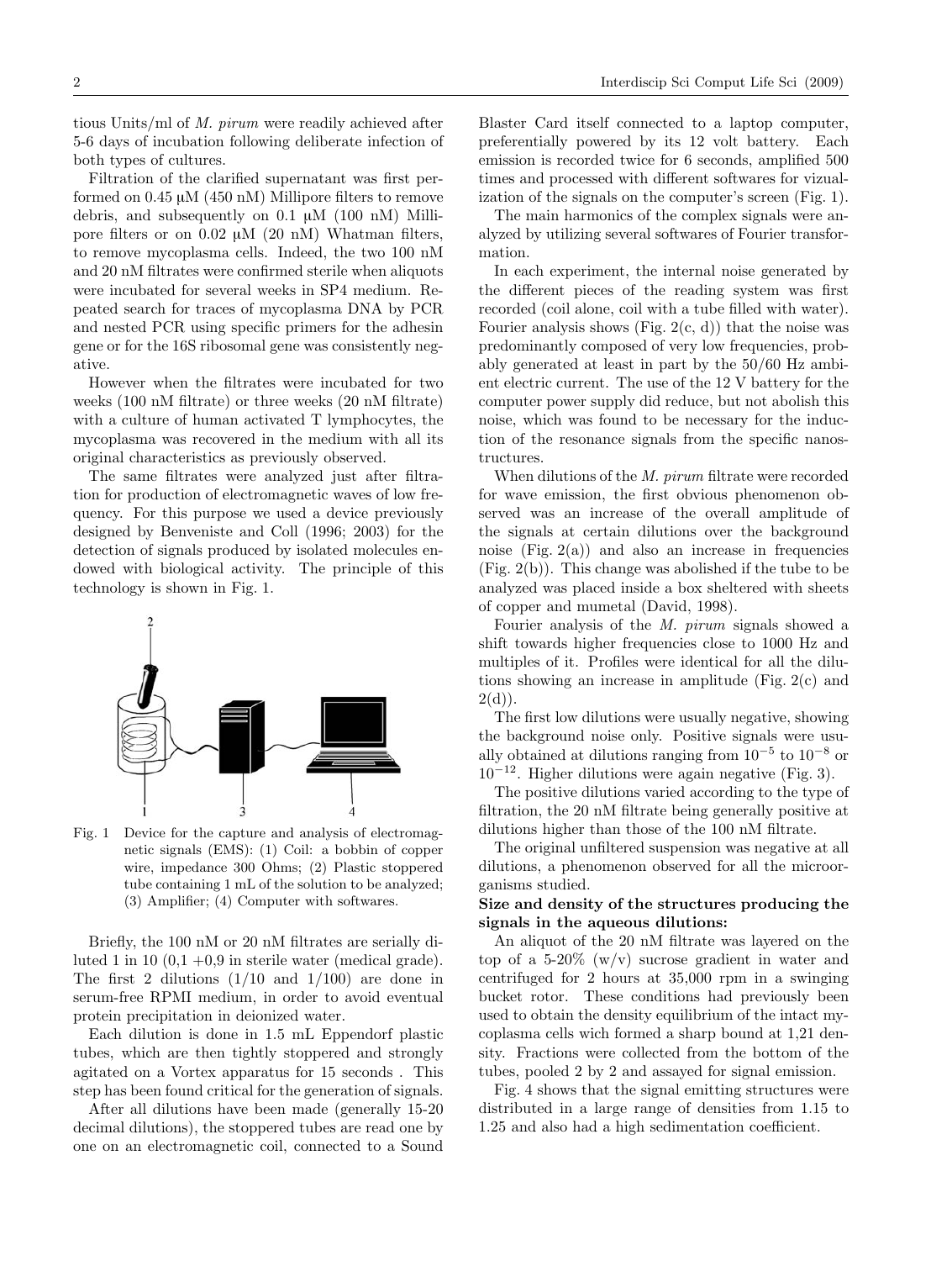

Fig. 2 Detection of EMS from a suspension of Mycoplasma pirum: Left: background noise (from an unfiltered suspension or a negative low dilution). Right: positive signal (from a high dilution D-7 (10-7)). (a) actual recording (2 seconds from a 6 second recording) after WaveLab (Steinberg) treatment; (b) detailed analysis of the signal (scale in millisecondes); (c) Matlab 3D Fourier transform analyzis (abcissa: 0-20 kHz, ordinate: relative intensity, 3D dimension: recording at different times); Frequencies are visualized in different colors; (d) Sigview Fourier transform: note the new harmonics in the range of 1 000-3 000 Hz.



Fig. 3 A typical recording of signals from aqueous dilutions of M. Pirum (Matlab software): note the positive signals from D-7 to D-12 dilutions.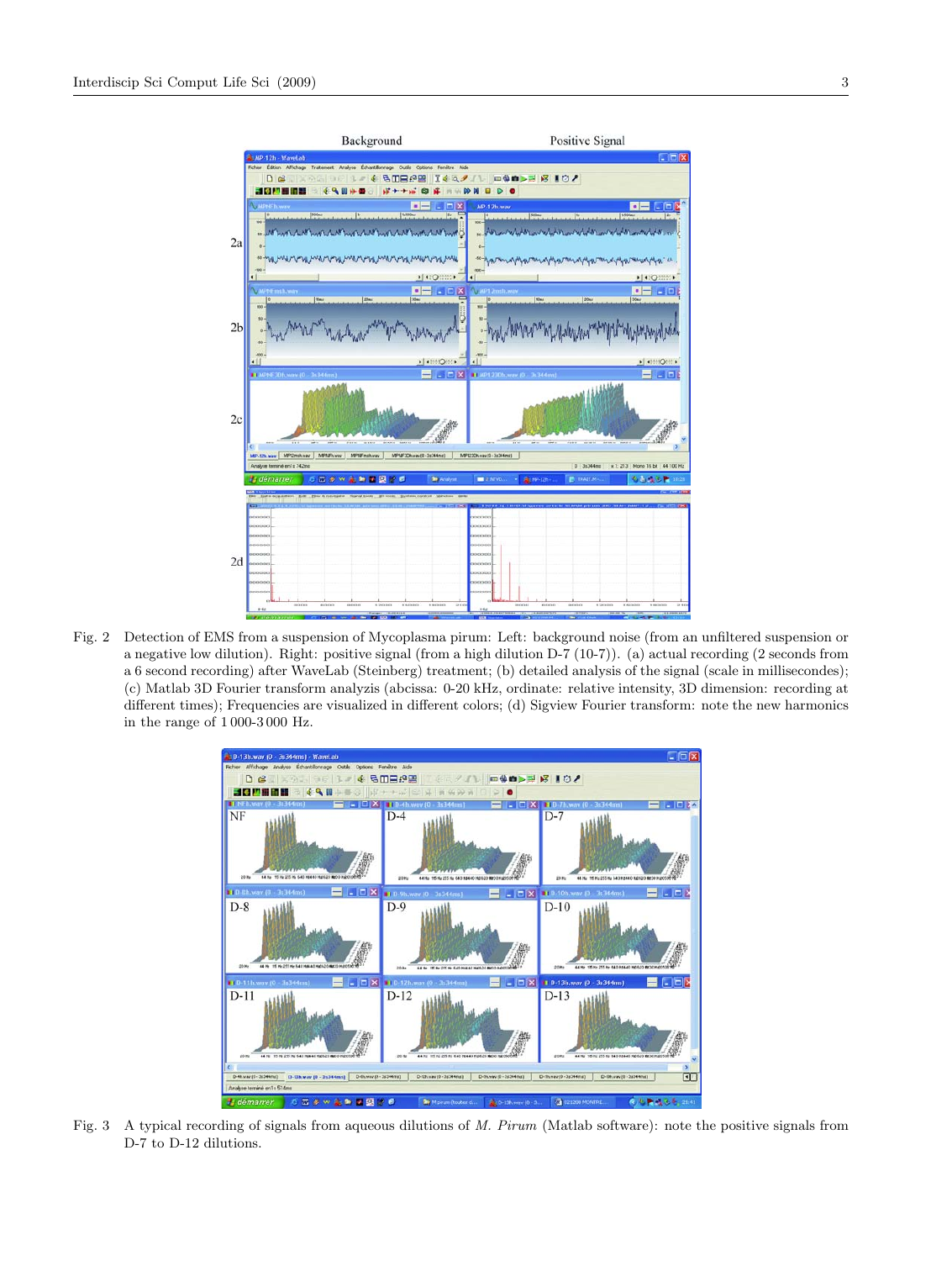

Fig. 4 Sucrose density centrifugation (35 000 rpm, 2 Hr) of a 0.02µ filtrate of Mycoplasma pirum suspension. The collected fractions were pooled 2 by 2 and diluted up to D-15 and tested for EMS. The bars indicate the fractions positive for EMS.

We then turned to a more classical bacterium, E. Coli, using the laboratory strain K1.

A culture of E. Coli in agitated (oxygenated) conditions, yielded  $10^9$  bacterial units/mL, measured by spectrometry. The suspension was then centrifuged at

10,000 rpm for 15 minutes, the supernatant was filtered on 450 nM filter and the resulting filtrate was filtered again on a 100 nM filter. The final filtrate was found sterile, when plated on nutrient agar medium and was analyzed for electromagnetic wave emission, as described above for *M. pirum.* Signal producing dilutions usually range from  $10^{-8}$  to  $10^{-12}$ , with profiles upon Fourier transformation, similar to those of M. Pirum (Fig. 5). In one experiment, some very high dilutions were found positive, ranging from  $10^{-9}$  to  $10^{-18}$ . An aliquot of the unfiltered supernatant did not show any signals above background up to the  $10^{-38}$  dilution, indicating again the critical importance of the filtration step for the generation of specific signals.

The only difference with M. pirum was that no signal appeared after filtration on 20 nM filters, suggesting that the structures associated with the signals were retained by these filters and, therefore, had a size greater than 20 nM and lower than 100 nM.

We then asked why the lower dilutions, which logically should contain a larger number of signalproducing structures, were "silent". When we added 0.1 mL of a negative low dilution  $(e.g. 10^{-3})$  to 0.4 mL or 0.9 mL of a positive dilution  $(10^{-8})$ , the latter became negative. This indicate that the "silent" low dilutions are self-inhibitory, probably by interference of the multiple sources emitting in the same wave length or slightly out of phase, like a radio jamming. Alternatively, the abundance of nanostructures can form a gel in water and therefore are prevented to vibrate.

## -Evidence for homologous "cross talk" between dilutions

We then wonder whether or not it was possible to generate new signal-emitting structures from tube to tube by using wave transfer. The following experiment

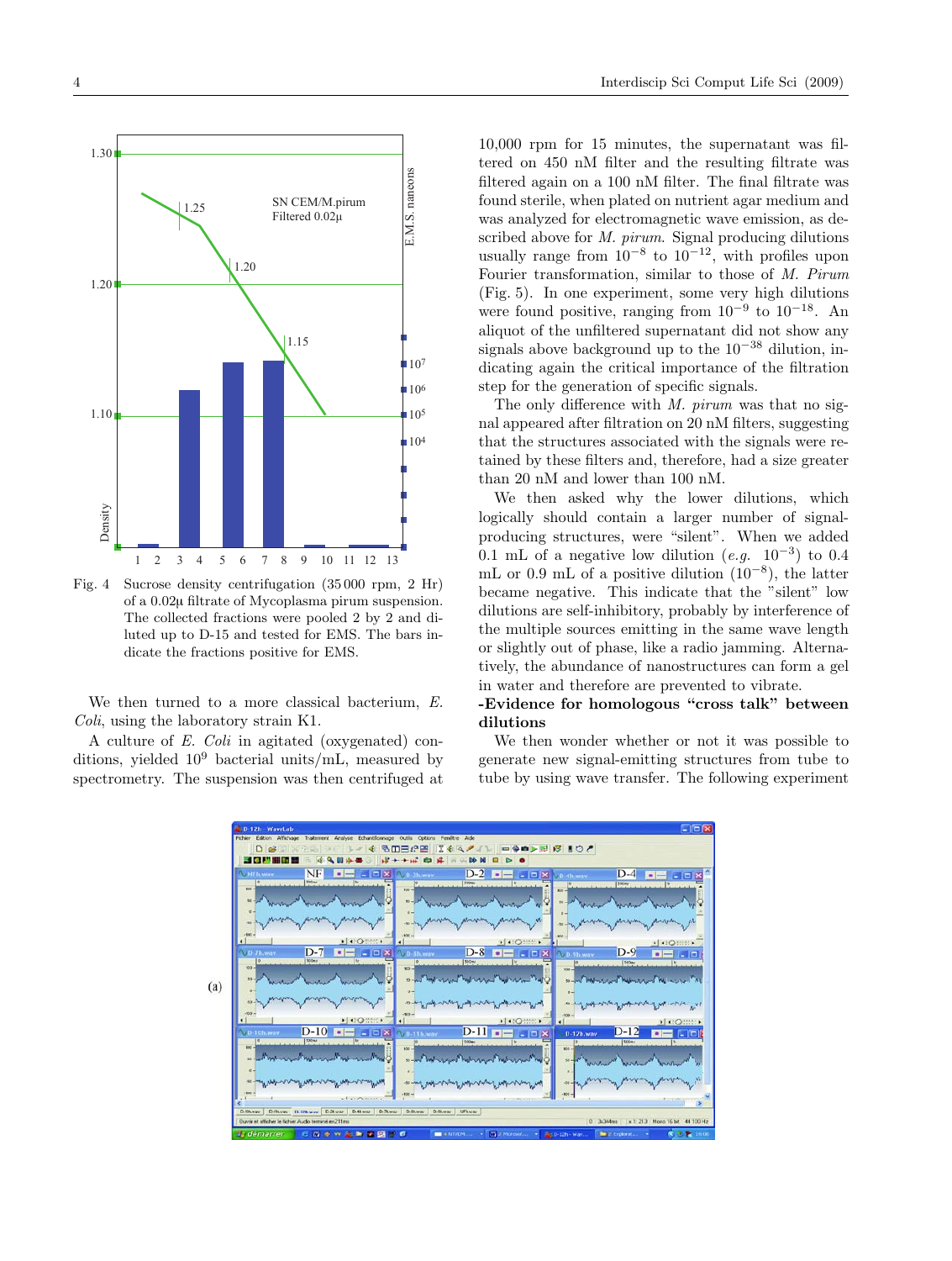

Fig. 5 EMS from E. Coli 0.1 µ filtrate. EMS positive from dilution D-8 to D-11: (a) Actual recording; (b) millisecond analysis; (c) Fourier transform analysis Matlab; (d) Fourier transform analysis SigView. NF: not filtered.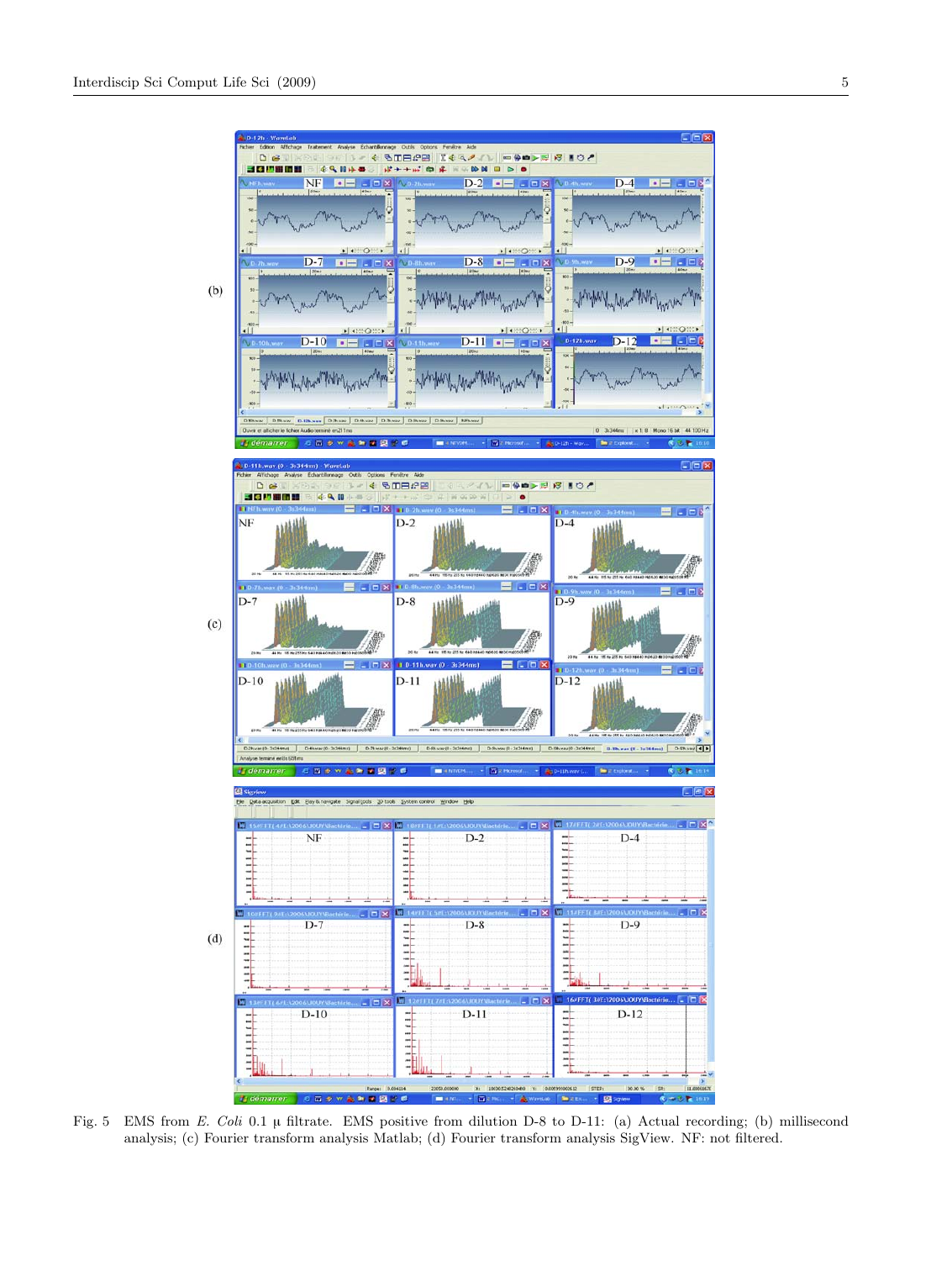which was repeated several times showed that indeed this was the case.

A donor tube of a low "silent" dilution of E. Coli (10<sup>−</sup><sup>3</sup> ) was placed side by side close to a receiver tube of the positive "loud" highest dilution of the same preparation  $(10^{-9})$ . Both tubes were placed in a mumetal box for 24 hours at room temperature, so that the tubes were not exposed to external electromagnetic noise, and only exposed to the signals generated by the structures present in the tubes themselves.

The tubes were then read again by the signal detecting device: the donor tube was still silent, however the receiver tube became also silent.

Moreover, when further dilutions were made from the receiver tube  $(10^{-10}, 10^{-11}, 10^{-12})$ , these dilutions had became positive (Fig. 6). These results suggest that the receiver tube was made silent by formation of an excess of new nanostructures, which could emit signals upon further dilution.



Fig. 6 Cross-talk between dilutions (from an E. Coli 0.1 u filtrate), see explanation in the text.

This effect was suppressed by interposing a sheat of mumetal between the two tubes during the 24 hours contact period, pointing to a role of low frequency waves in the phenomenon.

Emission of similar electromagnetic signals was also observed with some other bacterial species such as: Streptococcus B, Staphylococcus aureus, Pseudomonas aeroginosa, Proteus mirabilis, Bacillus subtilis, Salmonella, Clostridium perfringens, all in the same range of dilutions observed for E. Coli, and only after filtration at 100 nM (and not at 20 nM).

Importantly, the transfer effect between two tubes, one silent, one loud, was only observed if both contained dilutions of the same bacterial species. In other words, a Staphylococcus donor tube could only "talk" with a receiver tube containing a Staphylococcus dilution, and not with a tube of Streptococcus or E. Coli, and reciprocally.

These results indicate that the transfer effect is mediated by species-specific signals, the frequencies of which remain to be analyzed.

Finally, two others problems were investigated in the E. Coli system: the first was the role of the initial number of bacterial cells in the induction of the filterable signal-producing structures. For this a stationary culture of E. Coli was counted and adjusted to  $10^9$ cells/mL and serial dilutions from 100 to 100 were done down to 1 cell/mL. Each dilution was filtered at 100 nM and then analyzed for signal emission. Surprisingly, the range of positive dilutions were not strictly dependent on the initial concentration of E. Coli cells, being roughly the same from  $10^9$  cells down to 10 cells, suggesting that the same final number of nanostructures was reached at all concentrations. Thus, paradoxically, 10 cells are giving the same signals than  $10<sup>9</sup>$  cells.

We were also concerned by the possible personal influence of the operator in the reading.

To address this point, two healthy operators were asked to measure independantly the same dilutions of E. Coli, each one unknowing the results of the other. The results of their readings were identical.

In addition, the results were independant of the order in which the samples were read, whether in descending dilutions from to the lowest to the highest or in ascending the dilutions from the highest to the lowest.

Finally an other laboratory worker placed the diluted samples in a random order, the labels being unknown from the person reading the samples. The same range of positive dilutions was detected again provided each tube was well separated from the other, to avoid their "cross talk".

We also found that the results were also independant of the location of the reading site: starting from the same unfiltered preparation of E. Coli, positive dilutions of the filtrates were found to be the same in two different locations in France (Paris center and suburb), one in Canada (Montreal), and one in Cameroun  $(Yaoundé)$ .

As shown in the figures, the background noise was variable, according to the location and time of recording. It was generally higher in large cities than in isolated aeras. However, positive signals always clearly differenciate over the background by higher frequency peaks.

#### Nature of the aqueous nanostructures:

Treatments by RNAseA (Promega, 1 µg/ml, 37 ℃ 1 h), Dnase I (Invitrogen, 10 U/µg DNA, 37 $\degree$ C, 18 h), Lysozyme (Fisher, 1 mg/mL, 37 ℃ 10 min), Proteinase K (Promega,  $0.12 \text{ mg/mL}$ , in  $1\%$  sodium dodecyl sulphate, 56 ℃ 1 h) did not suppress the EMS producing activity of the "loud" dilutions nor did activate the "silent" dilutions.

However, heating at 70 ℃ for 30 min suppressed irreversiblly the activity, as well as did freezing for 1 hour at  $-20^{\circ}\text{C}$  or  $-60^{\circ}\text{C}$ . DMSO (10%), and formamide  $(10\%)$  had no effect.

Treatment with lithium cations, known to affect the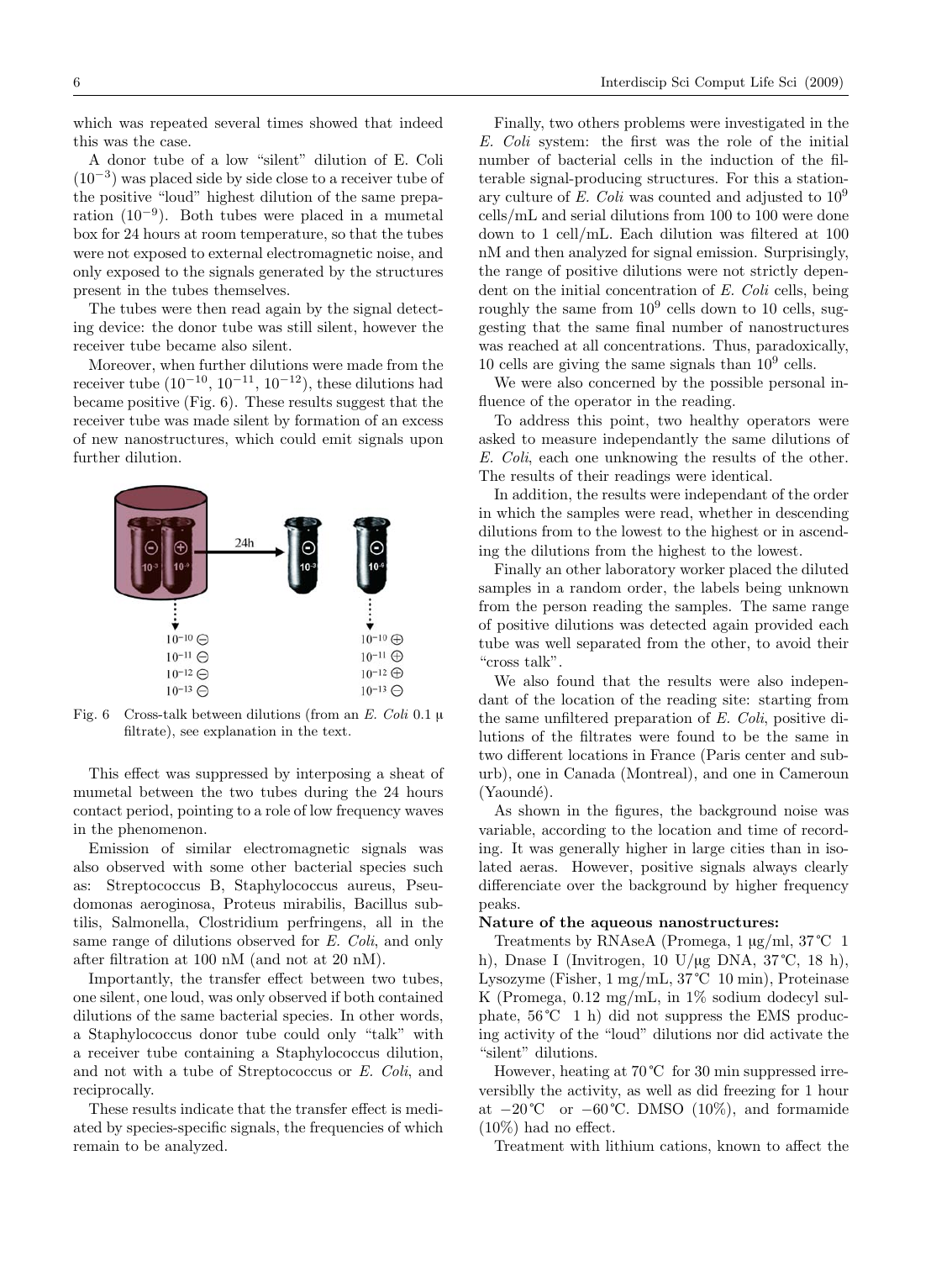hydrogen bonding of water molecules, was able to reduce the intensity of the signals, while the range of the positive dilutions remained unchanged.

#### Nature of the bacterial molecules at the origin of the nanostructures:

In preliminary experiments, we had observed that a pretreatment of a suspension of E. Coli by  $1\%$ formaldehyde did not alter its capacity to induce the electromagnetic signals, while killing the bacteria. This treatment alters the surface proteins of the bacterial cells without attacking their genetic material, i.e. double- helical DNA. This suggested that the source of the signals may be the DNA itself.

Indeed, DNA extracted from the bacterial suspension by the classical phenol: chloroform technique was able upon filtration and appropriate dilutions in water to emit EMS similar to those produced by intact bacteria under the same conditions. DNAse treatment of the extracted DNA solution abolishes its capacity to emit signals, at the condition that the nanostructures previously induced by the DNA are destroyed. A typical experiment is described as follows:

E. Coli DNA was treated by Proteinase K in the presence of SDS (sodium dodecyl sulfate) and further deproteinized by phenol-chloroform mixture. The pel-

let obtained by ethanol precipitation was resuspended in Tris 10-2 M, pH 7,6 and an aliquot was diluted 1/100 in water. The dilution  $(10^{-2})$  was filtered first through a 450 nM filter and the resulting filtrate was then filtered again on a 100 nM filter. The filtrate was further diluted in serial decimal dilutions in water as previously described.

As for the intact microorganisms, the filtration step was found to be essential for detection of the EMS in the DNA dilutions. In its absence, no signals could be detected at any dilutions.

In contrast to the microorganism suspension, where the filtration was supposed to retain the intact cells, the filtration at 100 nM did not retain the DNA, which was still present in the filtrate, as measured by optical density. However, filtration with a 20 nM Whatman filter retained the nanostructures emitting the EMS, suggesting that they have the same range of sizes than those originating from intact bacteria.

In the case of DNA, the role of the 100 nM filtration is probably to dissociate the network of nanostructures organized in a gel-like liquid crystal at high concentrations in water, allowing their dispersion in further dilutions. As shown in Fig. 7, the dilutions positive for EMS were in the same range that those observed for the intact bacteria, generally between  $10^{-7}$  to  $10^{-13}$ .



Fig. 7 DNAse effect on EMS production. The DNAse treated E. Coli DNA solution and the untreated DNA are diluted from D-2 to D-15. Analyzis of the EMS as described in Fig. 5. D-2 dilution (negative for EMS) is shown as control. D-9 is positive for EMS (from a range of positive dilutions D-8 to D-11). Note the signal disappearance in the DNAse treated DNA.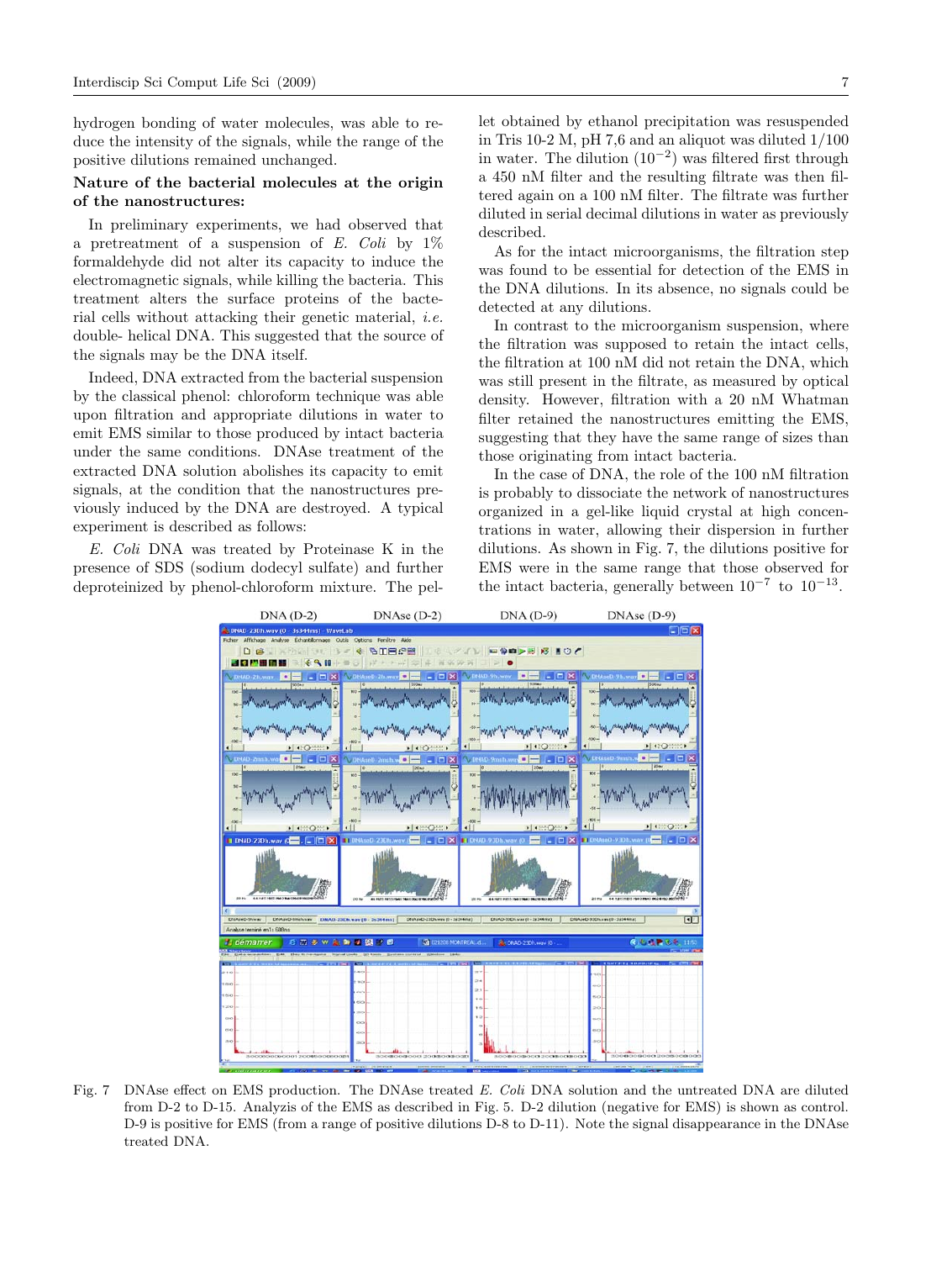At the high dilution of  $10^{-13}$ , calculations indicate that there is no DNA molecule of MW larger than  $10^5$  in the solution, making it unlikely that the EMS are produced directely by the DNA itself, but rather by the self-sustained nanostructures induced by the DNA.

Generally, all the bacterial species shown to be positive for EMS yielded also DNA preparations positive for EMS. Further demonstration that the EMS produced by bacteria come from their DNA was shown by their disappearance after DNAse treatement.

This inactivation was however only complete when the nanostructures induced in the DNA solution which are themselves resistant to DNAse were previously fully destroyed.

This destruction was obtained either by freezing the DNA solution at  $-20^{\circ}$ C for 1 hour or heating it at 90 ℃ for 30 minutes.

After slow cooling to allow the heated DNA to reanneal, DNAse 1 at a final concentration of 10  $U/\mu$ g of DNA was added and the mixture was incubated at  $37^{\circ}$ C for 18 hours in the presence of 5 mM of MgCl<sub>2</sub>. An aliquot of the untreated DNA solution was kept as a positive control.

The DNAse-treated preparation was found com-

pletely devoid of EMS emission at any dilution (Fig. 7).

Treatment of the DNA solution by a restriction enzyme acting at many sites of E. Coli DNA (EcoRV) did not suppress the production of EMS, suggesting that this emission is linked to rather short sequences or is associated with rare sequences.

## Nature of the DNA sequences at the origin of the EMS:

A non exhaustive survey of the bacterial species and of their DNA able to display EMS suggests that most of bacteria pathogenic for humans are in this category.

By contrast, probiotic "good" bacteria as Lactobacillus and their DNA are negative for EMS emission.

In the case of  $E.$  Coli, we found that some strains used to carry plasmids for gene cloning were also negative (Fig. 8).

This suggested that only some sequences of DNA are at the origin of the EMS.

As pathogenicity is often associated with the capacity of the microorganism to bind eukaryotic cells, particulary mucosal cells, we focussed our analysis again to M. pirum DNA, where a single gene (adhesin: 126 kDa protein) is responsible for the adhesion of the mycoplasma to human cells.



Fig. 8 EMS produced by the 1.5 kb fragment of the adhesin DNA of M. Pirum. The plasmid DNA containing the 1.5 Kb fragment was used to transform an E. Coli vector, XL1blue. The whole DNA was extracted and diluted for EMS analysis. Left: control background noise of a negative dilution (D-2). Right: positive signal at D-10 (range from D-9 to D-12). Bottom: Note the lack of EMS produced by the DNA extracted from the strain transformed by the plasmid alone.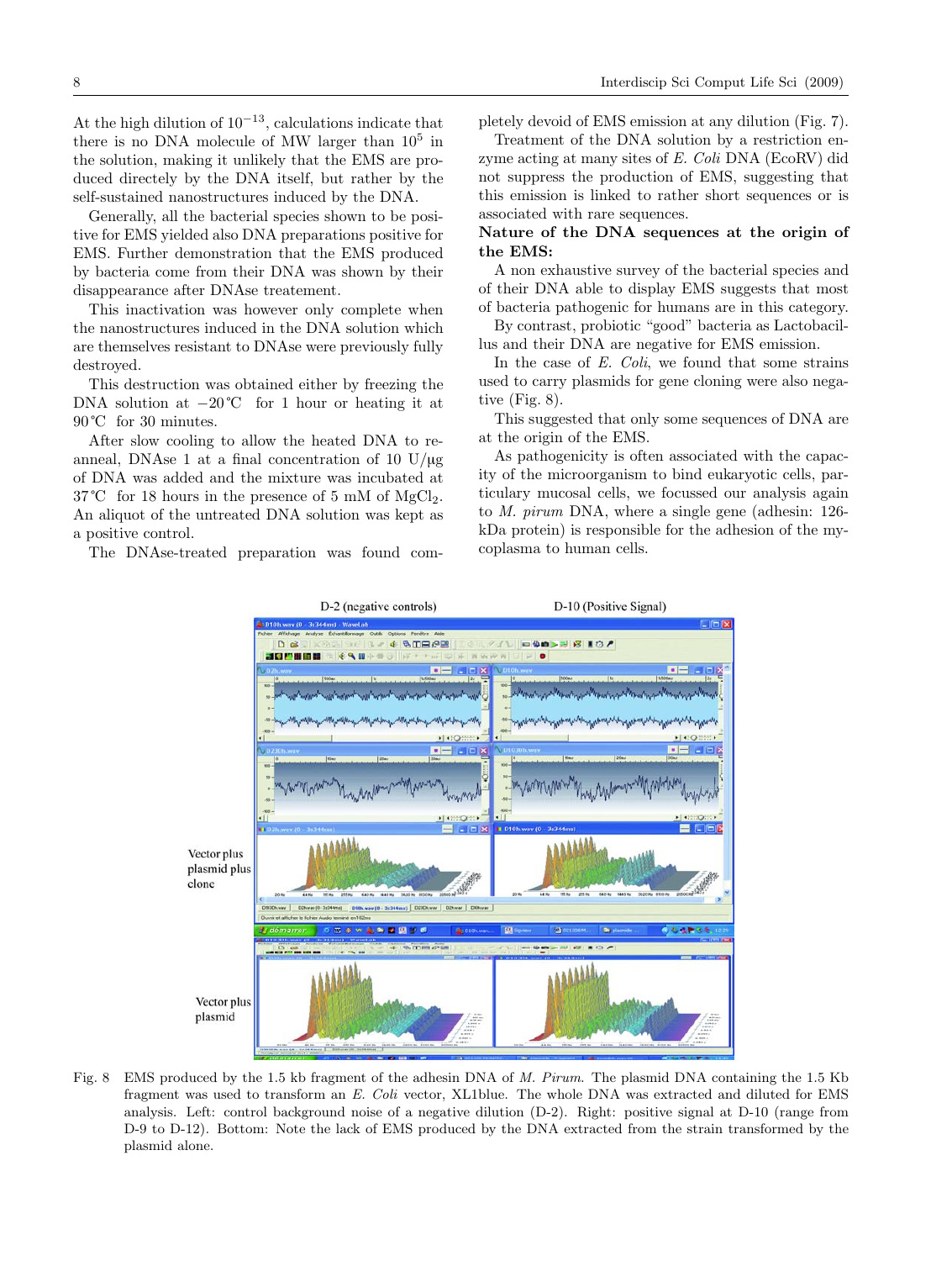This gene had previously been cloned and sequenced in our laboratory (Tham et al., 1994). The cloned DNA existed as two fragments in two plasmids, corresponding respectively to the N terminal (1.5 Kbp) and the C terminal (5 Kbp) of the protein.

The two plasmids (pBluescript SK, Stratagene) containing the DNA fragments were amplified in a E. Coli strain, XL1blue.

The DNA of the E. Coli strain (with or without the plasmid) alone did not yield EMS at any dilutions.

By contrast when the strain was transformed with either plasmids carrying an adhesin gene fragment, EMS were produced (Fig. 8).

The two adhesin DNA fragments were then cut by specific restriction enzymes (N Terminal: 1.5 kbp/SpeI-EcoRI) (C Terminal: 5 kbp/HindIII-XbaI) and isolated by electrophoresis in 0.8% agarose gel. Each DNA fragment was able to induce EMS (not shown).

We also purified a large fraction of the adhesin DNA from the whole mycoplasma genomic DNA using specific primers and amplification by PCR.

Again this fragment induced EMS, thus indicating that no contaminant DNA coming from the plasmid carried by E. Coli was involved (not shown).

## Discussion

We have discovered a novel property of DNA, that is the capacity of some sequences to emit electromagnetic waves in resonance after excitation by the ambient electromagnetic background.

Owing to the low sensitivity and specificity of our signal capture and analysis, the frequencies emitted are all alike, regardless of the bacterial species involved.

However, the experiments of transfer of information through plastic tubes suggest that, by refining the analysis and eliminating the variability of the exciting signals, we might detect specific differences between species, and even between sequences. Indeed, this property may be a general one shared by all double-helical DNAs, including human DNA.

But in our conditions of detection, it seems to be associated with only certain bacterial sequences.

It remains to be seen whether they are restricted to some genes involved in diseases.

Experiments to be reported elsewhere indeed indicate that this detection applies also at the scale of the human body: we have detected the same EMS in the plasma and in the DNA extracted from the plasma of patients suffering of Alzheimer, Parkinson disease, multiple Sclerosis and Rheumatoid Arthritis. This would suggest that bacterial infections are present in these diseases.

Morever, EMS can be detected also from RNA viruses, such as HIV, influenza virus A, Hepatitis C Virus. In these cases, optimal filtration for detection

of EMS requires prior 20 nM filtration suggesting that the nanostructures produced are smaller that those produced by bacterial DNA.

In patients infected with HIV, EMS can be detected mostly in patients treated by antiretroviral therapy and having a very low viral load in their plasma. Such nanostructures persisting in the plasma may contribute to the viral reservoir which escapes the antiviral treatment, assuming that they carry genetic information of the virus.

The physical nature of the nanostructures which support the EMS resonance remains to be determined.

It is known from the very early X-ray diffraction studies of DNA, that water molecules are tightly associated with the double helix, and any beginner in molecular biology knows that DNA in water solution forms gels associating a larger number of water molecules.

Moreover, a number of physical studies have reported that water molecules can form long polymers of dipoles associated by hydrogen bonds (Ruan et al., 2004; Wernet et al., 2004).

However these associations appear to be very shortlived (Cowan et al., 2005). Could they live longer, being self-maintained by the electromagnetic radiations they are emitting as previously postulated by Del Guidice, Preparata and Vitielo (1988)?

We have studied the decay with time of the capacity of dilutions for emitting EMS, after they have been removed (in mumetal boxes) from exposure to the excitation by the background. This capacity lasts at least several hours, some time up to 48 hours, indicating the relative stability of the nanostructures.

Are the latter sufficiently specific of DNA sequences to be able to carry some genetic information?

If so, what could be their role in pathogenicity, particularly in the genesis of chronic diseases?

Further studies involving close collaboration between physicists and biologists are obviously needed to resolve these problems.

Acknowledgments We thank Dr A. Blanchard for gift of Mycoplasma pirum DNA and Drs D. Guillonnet, R. Olivier, L. Thibodeau and J. Varon for helpful discussion.

#### References

- [1] Benveniste, J., Jurgens, P., A¨ıssa, J. 1996. Digital recording/ transmission of the cholinergic signal. Faseb Journal 10, A1479.
- [2] Benveniste, J., Guillonnet, D. 2003. Method, system and device for producing signals from a substance biological and/or chemical activity. US Patent  $N^{\circ}$  6541, 978 B1.